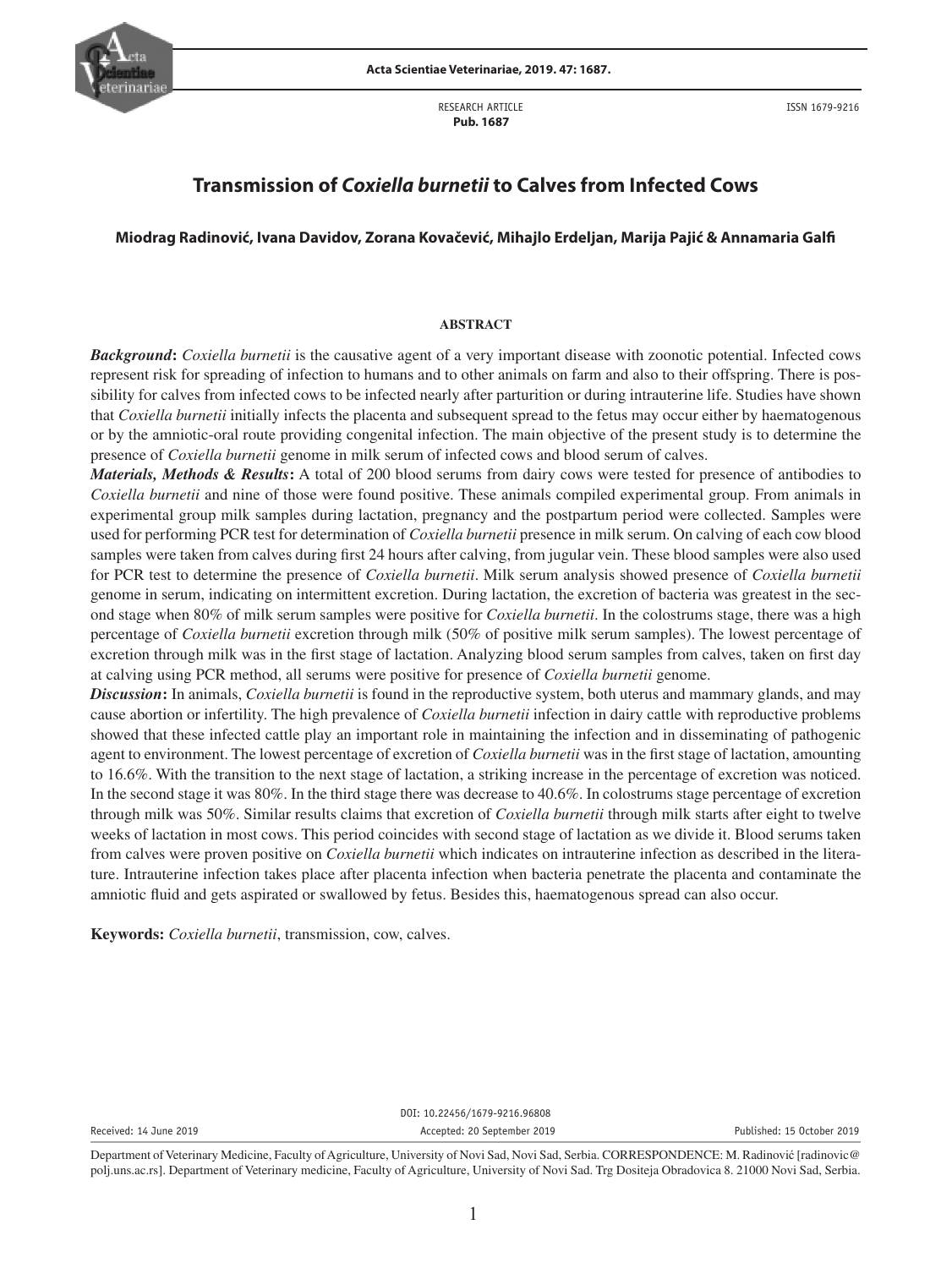## **INTRODUCTION**

*Coxiella burnetii* is the causative agent of Q fever, zoonosis that is present throughout the world [3]. The most important source for human infection is marked to be domestic animals [12,15]. Q fever mostly passes as a latent disease and the commonest clinical symptoms are abortions and reduced fertility. In addition to these symptoms related to the reproductive tract, occurrence of pneumonia, mastitis and polyarthritis have also been observed [13,18].

The pathogenesis of this disease is characterized with primary replication in the lymph nodes, followed by stage of bacteremia and after that, localization of agent in predilection organs, primarily in mammary gland and uterus in pregnant animals [11,12]. Localization of pathogens in the mammary gland is critical for long-term secretion through milk, so the cows can excrete the agents through milk more than a year [7,12]. Presence of bacteria in uterus causes a latent infection that remains localized in the placenta or spreads to the fetus [1]. This situation is characterised by normal offspring that may or may not be congenitally infected and vaginal excretion of organisms during parturition and in the postpartum period. An active infection that may remain limited to the placenta, or may spread to the fetus by the haematogenous or the amniotic-oral route will most likely compromise the fetus and cause abortion, premature delivery, stillbirth and weak offspring and normal but congenitally infected offspring also can be found.

The objective of this work was to explore possibility of intrauterine infection of calves originating from seropositive cows and also to examine excretion of *Coxiella burnetii* through colostrums and milk.

#### **MATERIALS AND METHODS**

# *Experimental animals and sample collection*

Serological screening of blood serum samples for antibodies to *Coxiella burnetii* was performed on a farm with 200 holstein-friesian dairy cows using ELISA method. Commercial ELISA kits (Chekit Q fever)<sup>1</sup>. Based on the results of the ELISA tests, an experimental group of cows, serologically positive for *Coxiella burnetii* was formed. In total, the experiment included nine dairy cows. The cows were in good body condition and showed no clinical signs of disease. There was only one abortion that occurred

during experiment, one cow could not get pregnant and another seven cows gave birth to clinically healthy calves.

From the experimental animals, milk samples during lactation, pregnancy and the postpartum period were collected during regular milking using truetesters. Before taking milk samples teat ends were disinfected using 70% alcohol. Samples were used for performing PCR test for determination of *Coxiella burnetii* presence in milk serum. On calving of each cow blood samples were taken from calves during first 24 h after calving, from jugular vein. These blood samples were also used for PCR test to determine the presence of *Coxiella burnetii*.

## *Performing of PCR test*

After arriving in the laboratory, milk samples were placed in an incubator for 24-48 h. Incubation was carried out at a temperature of 38ºC to form coagulum and milk serum.

Blood samples were stored in room temperature for 48 h to segregate the serum. After that serum was pour off and stored in freezer until performing PCR test.

The PCR method was used to determine the presence of *Coxiella burnetii* genome in milk and blood serum samples. For serum samples, a 200-μL of sample volume was used. Cells were lysed with proteinase K (final concentration, 200 μg/mL) at 56°C overnight. DNA was prepared with a Prep-A-Gene purification kit2 by using 10 μL of silica matrix. DNA was eluted from the silica matrix by adding 100 μL of Prep-A-Gene elution buffer. To increase the yield, DNA was eluted at 56°C for 5 min and centrifuged again. One microliter of supernatant containing DNA was used for amplification. Used primers were as followed:

Trans1: 5'-TGGTATTCTTGCCGATGAC-3'; Trans 2: 5'-GATCGTAACTGCTTAAT AAACCG-3'.

## **RESULTS**

Processing of blood serum samples from 200 cows on tested farm by ELISA test has shown presence of antibodies for *Coxiella burnetii* in 9 cows. These animals accounted for 4.5% of total herd.

From seropositive cows, 65 samples of milk serum were collected by successive lactation stages. The results of the analysis of these samples using the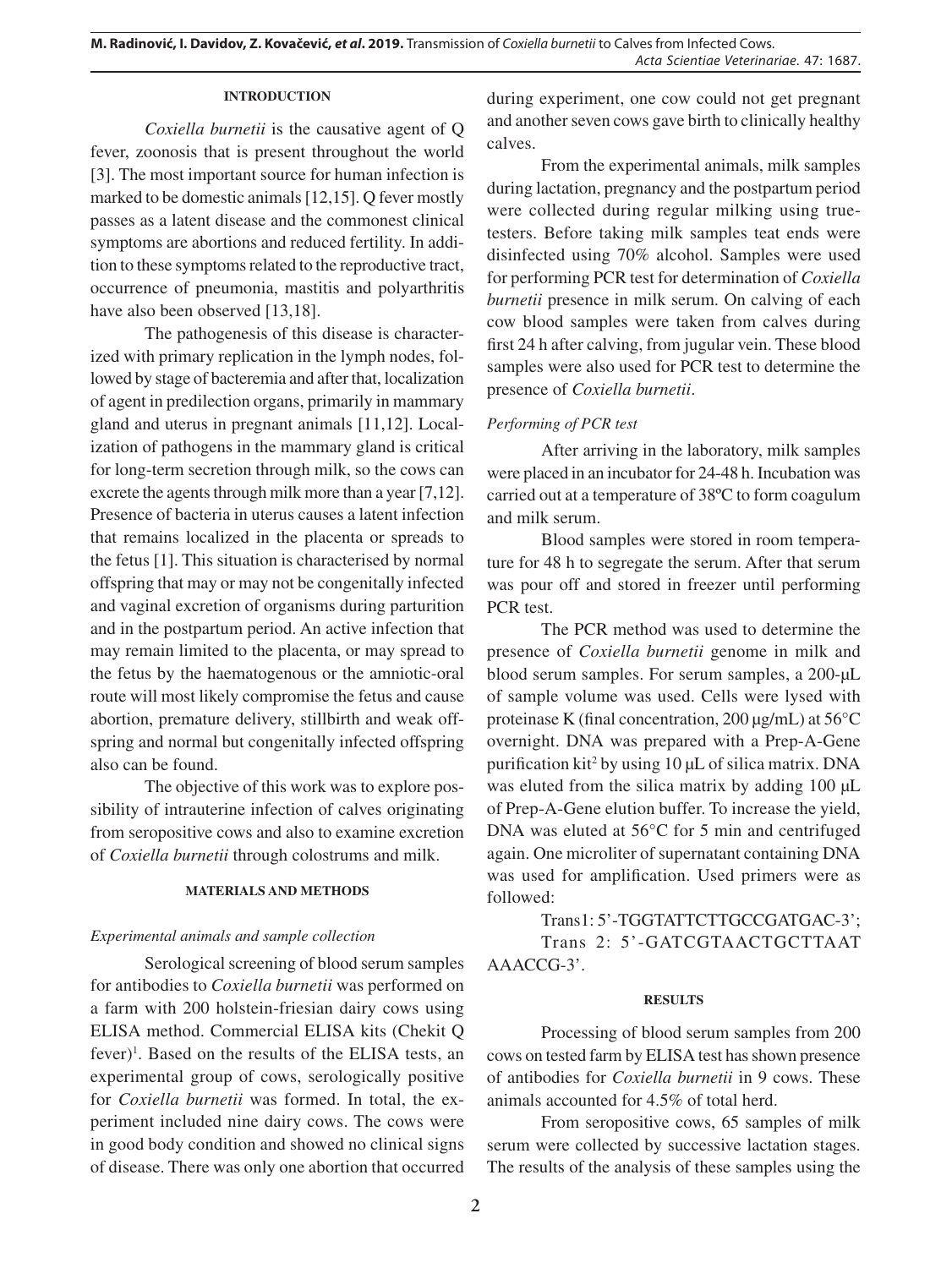PCR method are shown in Table 1. During lactation, the excretion of bacteria was greatest in the second stage when 80% of milk serum samples were positive for *Coxiella burnetii*. In the colostrums stage, there was a high percentage of *Coxiella burnetii* excretion through milk (50% of positive milk serum samples). The lowest percentage of excretion through milk was in the first stage of lactation (Table 1).

Analyzing blood serum samples from calves, taken on first day at calving using PCR method, all serums were positive for presence of *Coxiella burnetii* genome (Table 2).

| <b>Radio 1.</b> EXCREDIN OF COMETIC ORTHOUS HIDGEII HIIIN III GITTERNII RAGALIOII STAGUS. |                                  |                             |                               |                              |  |  |  |  |  |  |
|-------------------------------------------------------------------------------------------|----------------------------------|-----------------------------|-------------------------------|------------------------------|--|--|--|--|--|--|
| Stage of lactation                                                                        | Colostral stage<br>First 10 days | First stage<br>$10-60$ days | Second stage<br>$60-180$ days | Third stage<br>Over 180 days |  |  |  |  |  |  |
| Number of samples                                                                         |                                  |                             | 20                            | 33                           |  |  |  |  |  |  |
| C. burnetii                                                                               | 50%                              | $16.6\%$                    | 80%                           | $40.6\%$                     |  |  |  |  |  |  |

**Table 1.** Excretion of *Coxiella burnetii* through milk in different lactation stages.

**Table 2.** Presence of *Coxiella burnetii* genome in blood serum of calves.

| ID number of calf 6956                                                     | 6989 | 2729 | 6952. | 6981 | 2710 | 2721 |
|----------------------------------------------------------------------------|------|------|-------|------|------|------|
| C. burnetii positive positive positive positive positive positive positive |      |      |       |      |      |      |

#### **DISCUSSION**

Q fever disease caused by *Coxiella burnetii*, is an important zoonosis found worldwide. In humans, it causes a variety of diseases such as acute flu-like illness, pneumonia, hepatitis, and chronic endocarditis [3,4]. In animals, *Coxiella burnetii* is found in the reproductive system, both uterus and mammary glands, and may cause abortion or infertility [19,20]. The high prevalence of *Coxiella burnetii* infection in dairy cattle with reproductive problems showed that these infected cattle play an important role in maintaining the infection and in disseminating of pathogenic agent to environment. Thus, such excretions (milk, colostrums, urine, and birth fluid) are considered to be potential sources of infection in animals and humans via inhalation of infectious aerosols or airborne dust [13,21].

According to our results (Table 1), the lowest percentage of excretion of *Coxiella burnetii* was in the first stage of lactation, amounting to 16.6%. With the transition to the next stage of lactation, a striking increase in the percentage of excretion was noticed. In the second stage it was 80%. In the third stage there was decrease to 40.6%. In colostrums stage percentage of excretion through milk was 50%. Similar results were published by Rodolakis *et al*. [16] who claim that excretion of *Coxiella burnetii* through milk starts after eight to twelve weeks of lactation in most cows. This period coincides with second stage of lactation as we divide it. Also shedding of *Coxiella burnetii* through milk is often associated with presence of subclinical mastitis [4].

Blood serums taken from calves were proven positive on *Coxiella burnetii* (Table 2) this indicates on intrauterine infection as described by Agerholm [1]. Intrauterine infection is aftermath of placenta infection, which can remain confined to placenta or bacteria can penetrate the placenta and contaminate the amniotic fluid so after aspirated or swallowed by fetus [14]. Besides this, haematogenous spread through umbilical vessels can also occur leading to finding of bacteria in multiple tissues. Fetus can produce antibodies to *Coxiella burnetii*, so IgM antibodies can be found in fetal blood serum, which can be helpful in assessment of significance of *Coxiella burnetii* as cause of abortion.

Presence of *Coxiella burnetii* genome in blood serum is consequence of lysis of infected cells by antibody-dependent system. So bacteria became free in blood serum [7].

## **CONCLUSION**

Dairy cows represent an important reservoir of *Coxiella burnetii*, spreading the agent into environment, in food chain and to their offspring via intrauterine infection.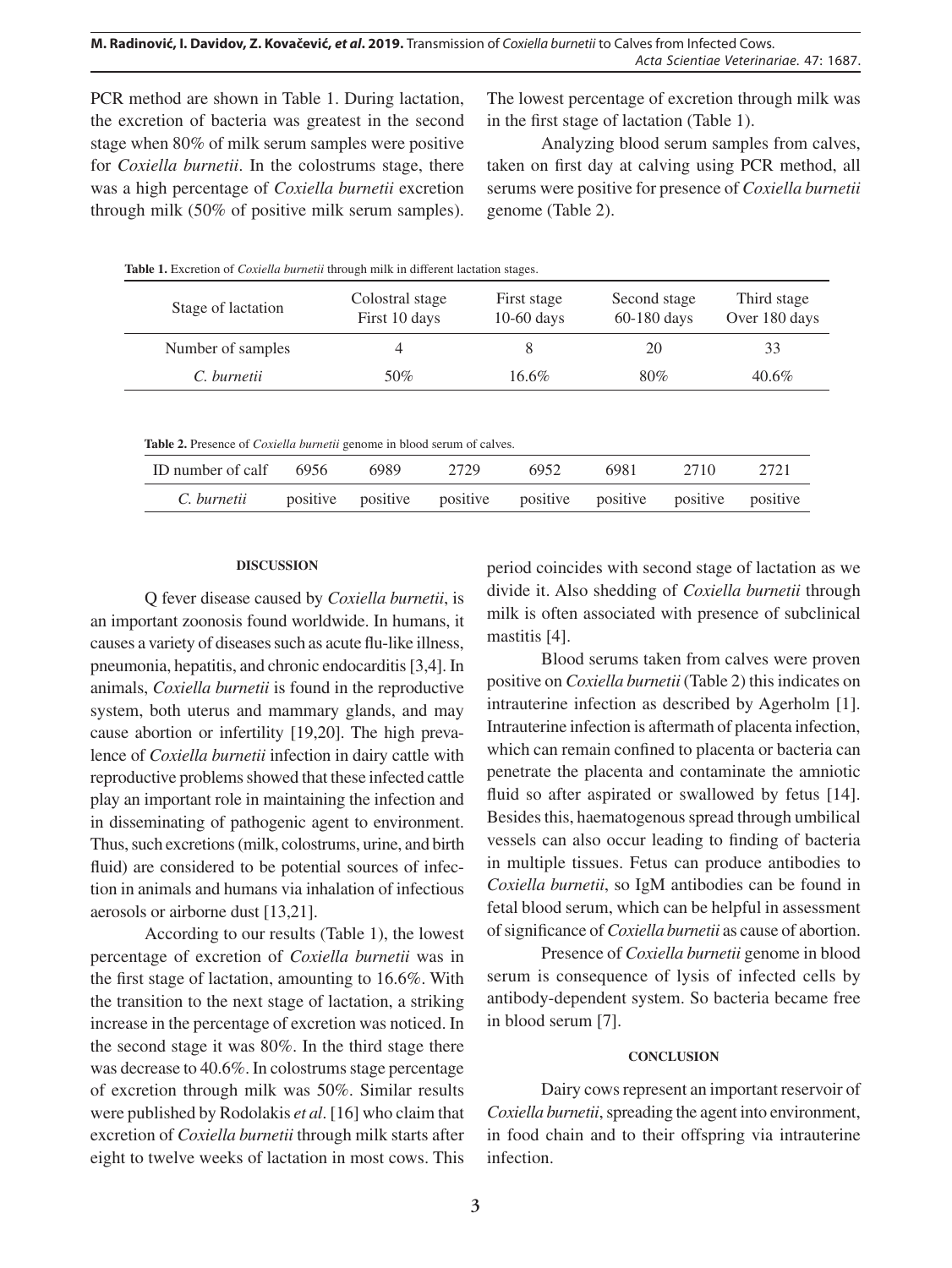**M. Radinović, I. Davidov, Z. Kovačević,** *et al***. 2019.** Transmission of *Coxiella burnetii* to Calves from Infected Cows. *Acta Scientiae Veterinariae*. 47: 1687.

MANUFACTURERS 1 IDEXX Laboratories Inc. Westbrook, ME, USA. 2 Bio-Rad Laboratories GmbH. Munich, Germany. *Ethical approval***.** All procedures were approved by the decision, number 01-153/7-3, of the Ethical Committee of the University of Novi Sad, in order to safeguard the welfare of experimental animals.

*Funding***.** This research was financed by the Ministry of Science and Technological Development, Republic of Serbia, [Grant number TR 31034].

*Declaration of interest***.** The authors report no conflicts of interest. The authors alone are responsible for the content and writing of the paper.

#### **REFERENCES**

- **1 Agerholm J.S. 2013.** *Coxiella burnetii* associated reproductive disorders in domestic animals-a critical review. *Acta Veterinaria Scandinavica*. 55(1): 13. doi: 10.1186/1751-0147-55-13.
- **2 Arricau-Bouvery N. & Rodolakis A. 2005.** Is Q fever an emerging or re-emerging zoonosis. *Veterinary Research*. 36(3): 327-349.
- **3 Barlow J., Rauch B., Welcome F., Kim S.G., Dubovi E. & Schukken Y. 2008.** Association between *Coxiella burnetii* shedding in milk and subclinical mastitis in dairy cattle. *Veterinary Research*. 39(3): 23. doi: 10.1051/vetres:2007060.
- **4 Behymer D.E., Biberstein E.L., Riemann H.P., Franti C.E., Sawyer M., Ruppanner R. & Crenshaw G.L. 1976.** Q fever (Coxiella burnetii) investigations in dairy cattle: challenge of immunity after vaccination. *American Journal of Veterinary Research*. 37: 631-634.
- **5 Boboš S. & Vidić B. 2005.** Mlečna žlezda preživara- morfologija- patologija- terapija. Novi Sad: Poljoprivredni fakultet- Departman za veterinarsku medicinu, Naučni istitut za veterinarstvo "Novi Sad".
- **6 Cerf O. & Condron R. 2006.** *Coxiella burnetii* and milk pasteurization: an early application of the precautionary principle? *Epidemiology and Infection*. 134(5): 946-951.
- **7 Jerrells T.R. 1988.** Mechanisms of immunity to *Rickettsia* species and *Coxiella burnetii*. In: Walker D.H. (Ed). *The Biology of the Rickettsiae*. vol.II. Boca Raton: CRC Press, pp.79-100.
- **8 Kirkan S., Kaya O., Tekbiyik S. & Parin U. 2008.** Detection of *Coxiella burnetii* in cattle by PCR. *Turkish Journal of Veterinary and Animal Sciences*. 32(3): 215-220.
- **9 Lorenz H., Jager C., Willems H. & Baljer G. 1998.** PCR detection of *Coxiella burnetii* from different clinical specimens, especially bovine milk, on the basis of DNA preparation with a silica matrix. *Applied and Environmental Microbiology*. 64: 4234-4237.
- **10 Marrie T.J. & Raoult D. 2002.** Update on Q fever, including Q fever endocarditis. *Current Clinical Topics in Infectious Diseases*. 22: 97-124.
- **11 Maurin M. & Raoult D. 1999.** Q fever. *Clinical Microbiology Reviews*. 12: 518-553
- **12 McQuiston J.H., Childs J.E. & Thompson H.A. 2002.** Q Fever. *Journal of American Veterinary Medicine Association*. 221(6): 796-799.
- **13 Muskens J., van Engelen E., van Maanen C., Bartels C. & Lam T.J. 2011.** Prevalence of *Coxiella burnetii* infection in Dutch dairy herds based on testing bulk tank milk and individual samples by PCR and ELISA. *Veterinary Record*. 168(3): 79. doi: 10.1136/vr.c6106.
- **14 Ozkaraca M., Ceribasi S., Ceribasi A.O., Kilic A., Altun S., Comakli S. & Ongor H. 2016.** Determination of *Coxiella burnetii* in bovine foetuses using PCR and immunohistochemistry. *Veterinarny Medicina*. 61(8): 421-427.
- **15 Radinović M., Boboš S., Pajić M., Vidić B., Rašić Z., Davidov I. & Špegar R. 2011.** Blood count and number of somatic cells in milk of cows infected with *Coxiella burnetii*. *Veterinarski glasnik*. 65(5-6): 367-374.
- **16 Rodolakis A., Berri M., Héchard C., Caudron C., Souriau A., Bodier C.C., Blanchard B., Camuset P., Devillechaise P., Natorp J.C., Vadet J.P. & Arricau-Bouvery N. 2007.** Comparison of *Coxiella burnetii* shedding in milk of dairy bovine, caprine, and ovine herds. *Journal of Dairy Science*. 90(12): 5352-5360.
- **17 E., Berri M., Durand B., Dufour P., Prigent M., Delcroix T., Touratier A. & Rodolakis A. 2009.** *Coxiella burnetii* shedding routes and antibody response after outbreaks of Q fever-induced abortion in dairy goat herds. *Applied and Environmental Microbiology*. 75(2): 428-433.
- **18 To H., Htwe K.K., Kako N., Kim H.J., Yamaguchi T., Fukushi H. & Hirai K. 1998.** Prevalence of *Coxiella burnetii* infection in dairy cattle with reproductive disorders. *Journal of Veterinary Medical Science*. 60(7): 859-861.